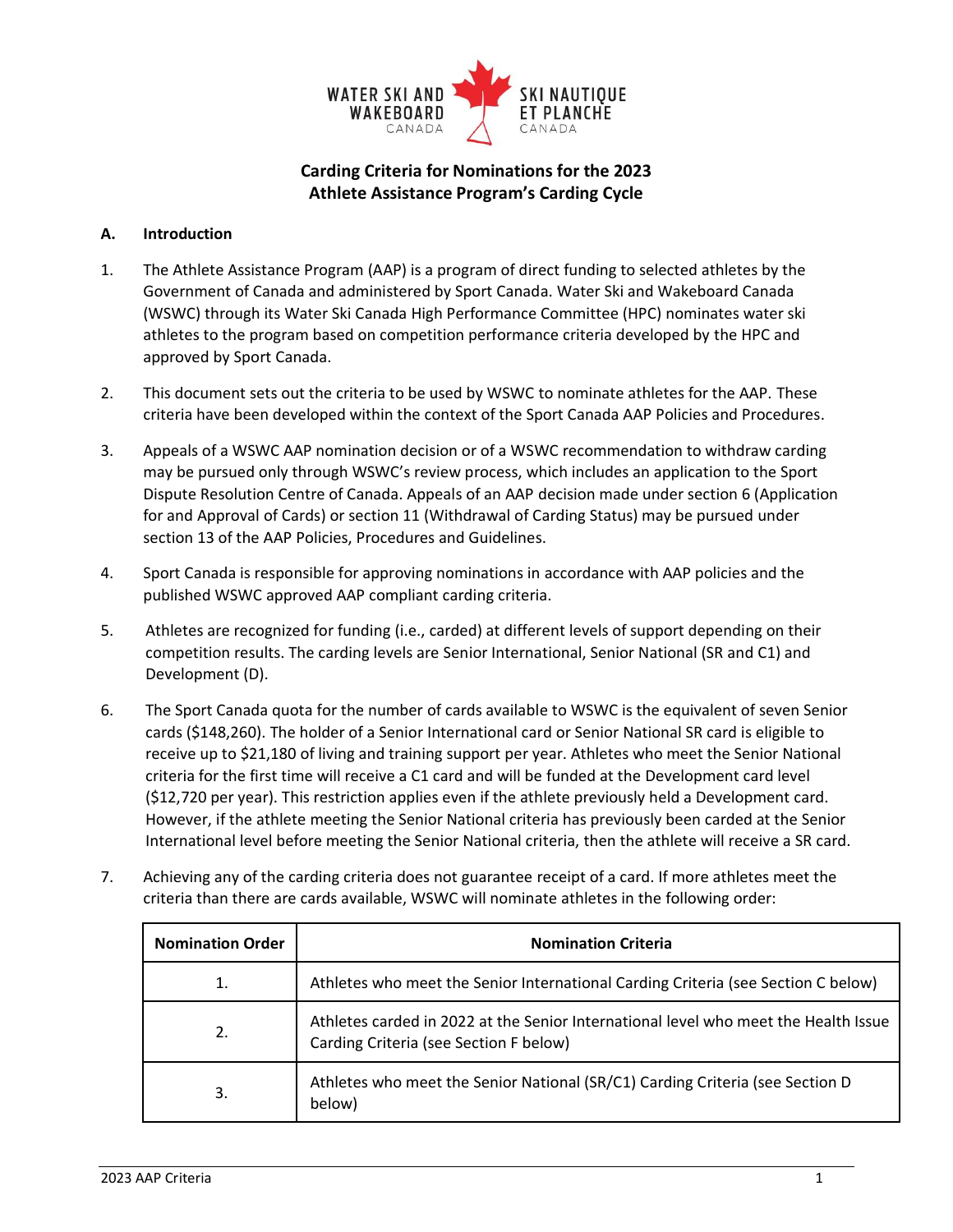

- 8. Carded athletes are eligible to receive AAP support for a period of 12 months commencing on January 1, 2023. For more information on AAP financial benefits see Section 8 of the AAP's Policies and Procedures.
- 9. Subject to the approval of Sport Canada, the HPC reserves the right to change the following criteria if travel, health or other restrictions imposed because of the COVID 19 pandemic would result in the application of the criteria being unfair.

# **B. General Eligibility Requirements**

- 1. To be eligible for carding, an athlete must:
	- (a) be a Canadian citizen or permanent resident of Canada on January 1, 2023;
	- (b) meet the citizenship or residency requirements of the International Water Ski and Wakeboard Federation (IWWF) to represent Canada at the 2023 World Water Ski Championships;
	- (c) be a member of the National Team Program; and
	- (d) sign and adhere to the WSWC Athlete Agreement.

### **C. Senior International Carding Criteria**

- 1. To be eligible for nomination for a SR International card, an athlete must:
	- (a) have been carded at the SR International level in 2022; and
	- (b) in 2022:
		- (i) finish in the top 12 and the top half of the field in the open category of a slalom, trick or jump event at a Major Tournament listed in Annex 1; or
		- (ii) obtain a score at a record capability tournament that equals or exceeds 95% of the athlete's score in the finals at the 2019 World Water Ski Championships in an event in which the athlete placed in the top eight (maximum of three athletes per country).

### **D. Senior National (SR/C1) Carding Criteria**

- 1. To be eligible for nomination for a SR/C1 card an athlete must achieve during 2022 in the open category of a slalom, trick or jump event at a record capability tournament at least two scores equal to or greater than the Senior National (SR/C1) Card Minimum Scores listed in Annex 3 (Qualifying Scores). The two scores must be achieved at two separate tournaments and at two separate tournament sites and must qualify for the IWWF World Ranking List.
- 2. If more athletes meet this criterion than there are SR/C1 cards available, the athletes will be ranked using the following procedure.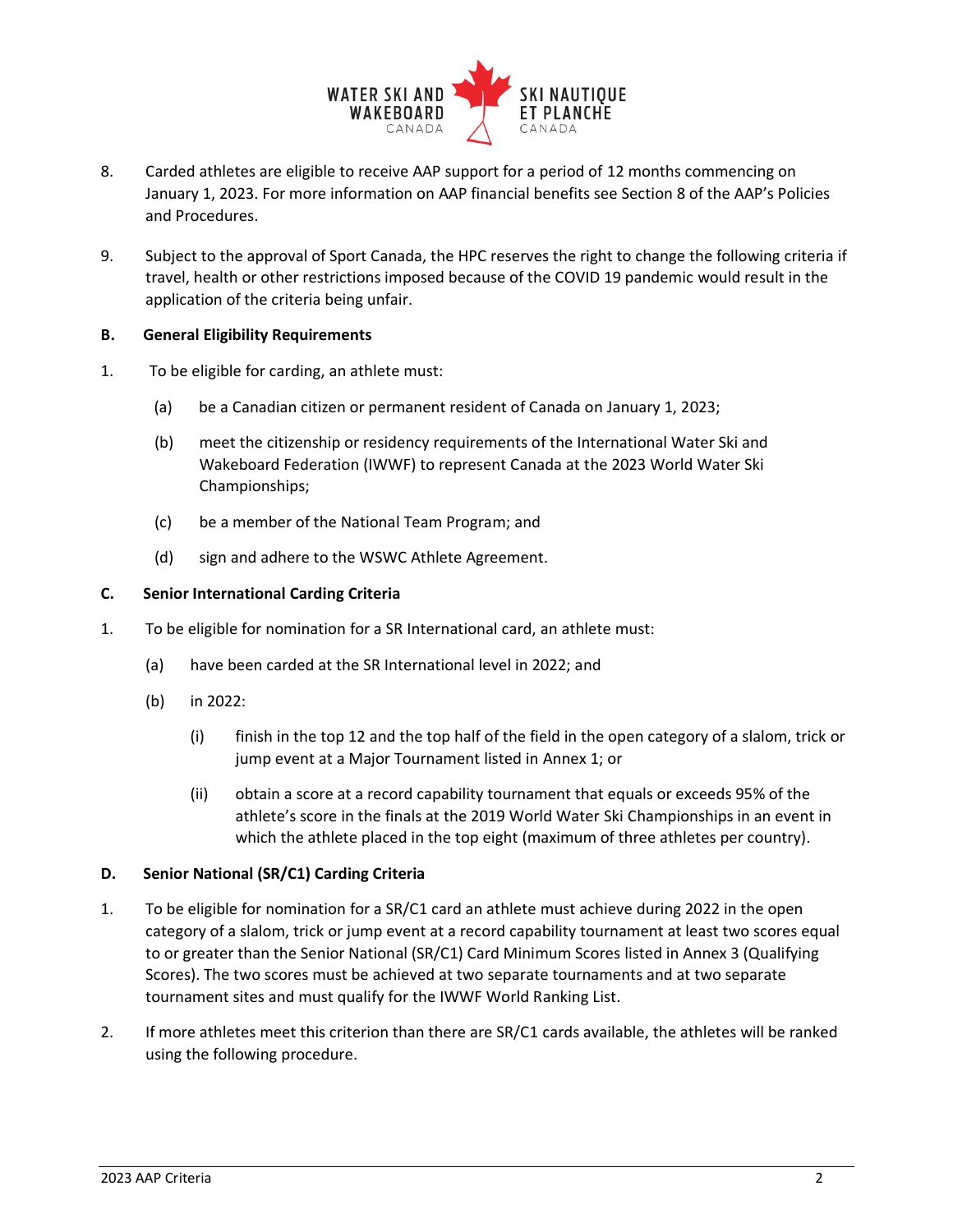

| Procedure                                                                                                                                                                                   |                                                                                                                                                                                                                                                                                                                                                                                                                                                                                                                                                                                                                                                                                                           |  |  |  |
|---------------------------------------------------------------------------------------------------------------------------------------------------------------------------------------------|-----------------------------------------------------------------------------------------------------------------------------------------------------------------------------------------------------------------------------------------------------------------------------------------------------------------------------------------------------------------------------------------------------------------------------------------------------------------------------------------------------------------------------------------------------------------------------------------------------------------------------------------------------------------------------------------------------------|--|--|--|
| (a)                                                                                                                                                                                         | Each athlete's Event Average Score will be calculated by averaging the athlete's two highest<br>Qualifying Scores.                                                                                                                                                                                                                                                                                                                                                                                                                                                                                                                                                                                        |  |  |  |
| (b)                                                                                                                                                                                         | For each event in which an Event Average Score is calculated, the athlete's Event Overall Score will<br>be calculated using the athlete's Event Average Score as the athlete's score and the Senior National<br>(SR/C1) Card Minimum Score as the first place score. <sup>1</sup>                                                                                                                                                                                                                                                                                                                                                                                                                         |  |  |  |
| (c)                                                                                                                                                                                         | Each athlete's Surplus Overall Points will be calculated by totalling the amount by which the athlete's<br>Event Overall Score in each event exceeds 1,000.                                                                                                                                                                                                                                                                                                                                                                                                                                                                                                                                               |  |  |  |
| (d)                                                                                                                                                                                         | Athletes will be ranked using each athlete's Surplus Overall Points.                                                                                                                                                                                                                                                                                                                                                                                                                                                                                                                                                                                                                                      |  |  |  |
| (e)                                                                                                                                                                                         | If the Surplus Overall Points of two or more athletes are equal, those athletes' ranking will be<br>determined based on each athlete's third highest event score (regardless of whether or not the score<br>exceeds the Senior National (SR/C1) Card Minimum Score) converted to overall points using the<br>Senior National (SR/C1) Card Minimum Score as the first place score. If the overall points from those<br>athletes' third highest event scores are still equal, the process will be repeated using each athlete's<br>fourth highest event score converted to overall points, then each athlete's fifth highest event score<br>converted to overall points, and so on until the tie is broken. |  |  |  |
| <sup>1</sup> All overall point calculations will be made using the IWWF overall formulas set out in Annex 2, and all Surplus<br>Overall Points will be rounded to the nearest whole number. |                                                                                                                                                                                                                                                                                                                                                                                                                                                                                                                                                                                                                                                                                                           |  |  |  |

- 3. Athletes are expected to show progress toward meeting the Senior International carding criteria to continue being eligible for a Senior National (SR/C1) card. For this reason:
	- (a) an athlete who has been carded at the Senior International level for more than 12 years will not be eligible to be nominated for a SR/C1 card, unless the athlete:
		- (i) meets the Health Issue Carding Criteria (see Section F below); or
		- (ii) is in the top eight for a male athlete or the top six for a female athlete in at least one of the slalom, trick or jump events on the IWWF May 2022 World Ranking List: and
	- (b) generally, an athlete will be carded at the SR/C1 level for a maximum of four years (because of COVID, 2022 and 2023 will not be counted as part of the four year period); to be nominated for carding at this level beyond that period, the athlete must demonstrate steady improvement in his or her results and skills; the evaluation of an athlete's improvement will be made by the HPC and will be based on improvement in the following areas:
		- (i) the consistency of the athlete's placement on the IWWF World Ranking List;
		- (ii) the athlete's performances at World Championships and the Major Tournaments listed in Annex 1;
		- (iii) the athlete's results from sport science and strength and conditioning programs; and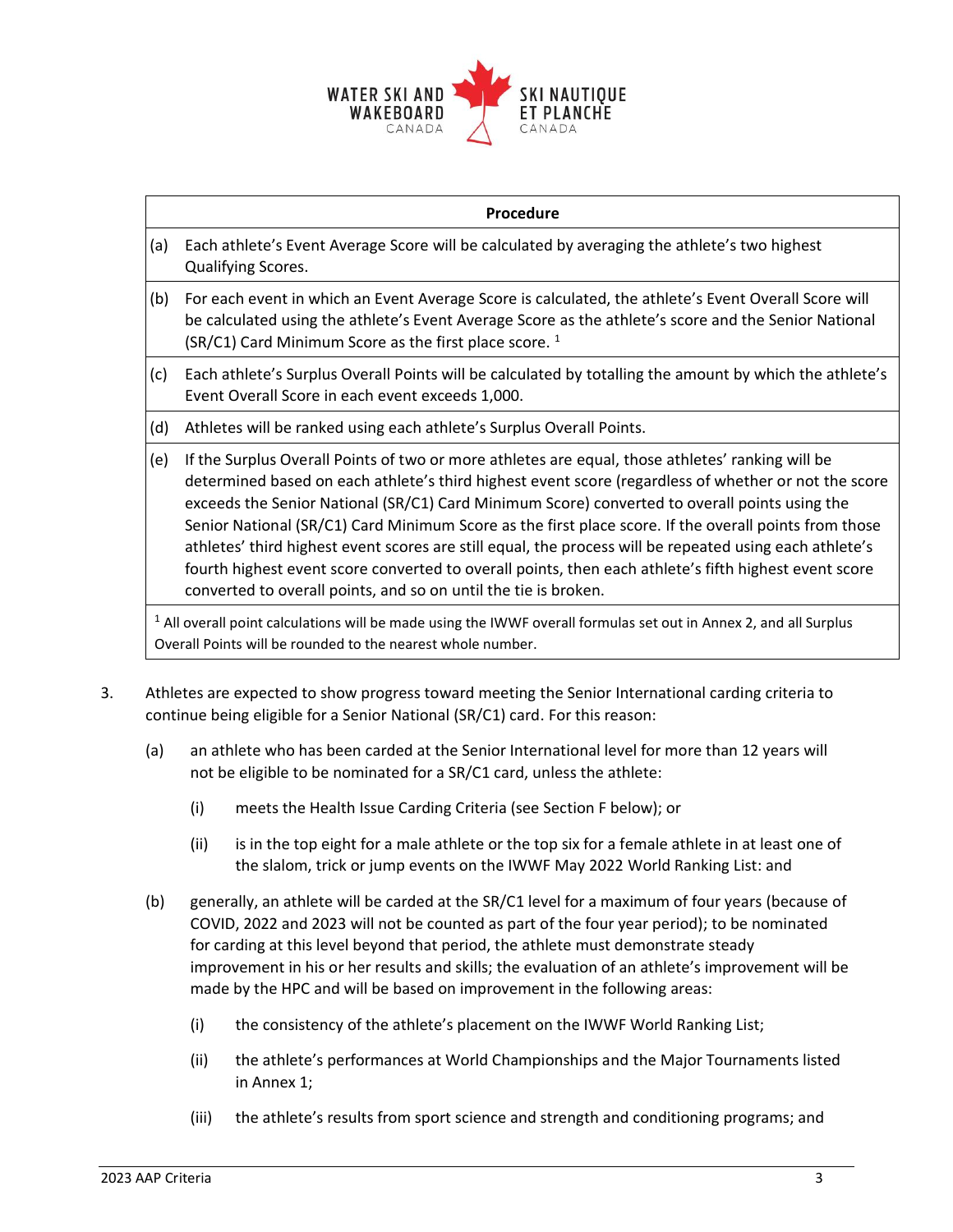

(iv) the athlete's performances in 2022 compared to the Senior National (SR/C1) Card Minimum Scores listed in Annex 3.

# **E. Development (D) Carding Criteria**

1. No Development card nomination criteria have been determined. As WSWC is limited to seven Senior cards and will have more than seven athletes eligible for consideration at the Senior International or SR/C1 card levels, Development card nomination criteria are not required.

# **F. Health Issue (e.g., injury, illness, pregnancy) Carding Criteria**

- 1. An athlete may be considered for nomination for a Senior International card or SR/C1 card for 2023 if the following conditions are met:
	- (a) for a Senior International card nomination, the athlete:
		- (i) was unable to compete in 2022 in a reasonable number of record capability tournaments due to a health-related issue (e.g., injury, illness, pregnancy) and/or competed in all or a portion of 2022 when not fully recovered from a health-related issue; and
		- (ii) the athlete placed in the top eight (maximum of three athletes per country) in one or more of the slalom, trick or jump events at the 2019 World Water Ski Championships; or
	- (b) for a SR/C1 card nomination, the athlete was unable to compete in 2022 in a reasonable number of record capability tournaments due to a health-related issue (e.g., injury, illness, pregnancy) and/or competed in all or a portion of 2022 when not fully recovered from a health-related issue; and
	- (c) the athlete makes a written submission to the HPC by November 30, 2022. The HPC may provide forms or other standardized documentation to be completed by the athlete. In that case, the athlete must complete those forms, but may also provide other documentation.
- 2. The decision whether or not to nominate the athlete will be made by a committee consisting of the National Team Coach (NTC), the Chairperson of the HPC and a member of the WSWC Board selected by agreement of the NTC and the Chairperson of the HPC; provided that no one who has a conflict of interest may serve on the committee.
- 3. In its deliberations, the committee may consider whatever facts and matters it views as relevant to the decision, including:
	- (a) the criteria set out in section 9.1.3 (Failure to Meet Renewal Criteria for Health Related Reasons) of Sport Canada's APP Policies and Procedures and/or other Sport Canada regulations;
	- (b) training reports and the performance level of the athlete immediately prior to the occurrence of the health issue;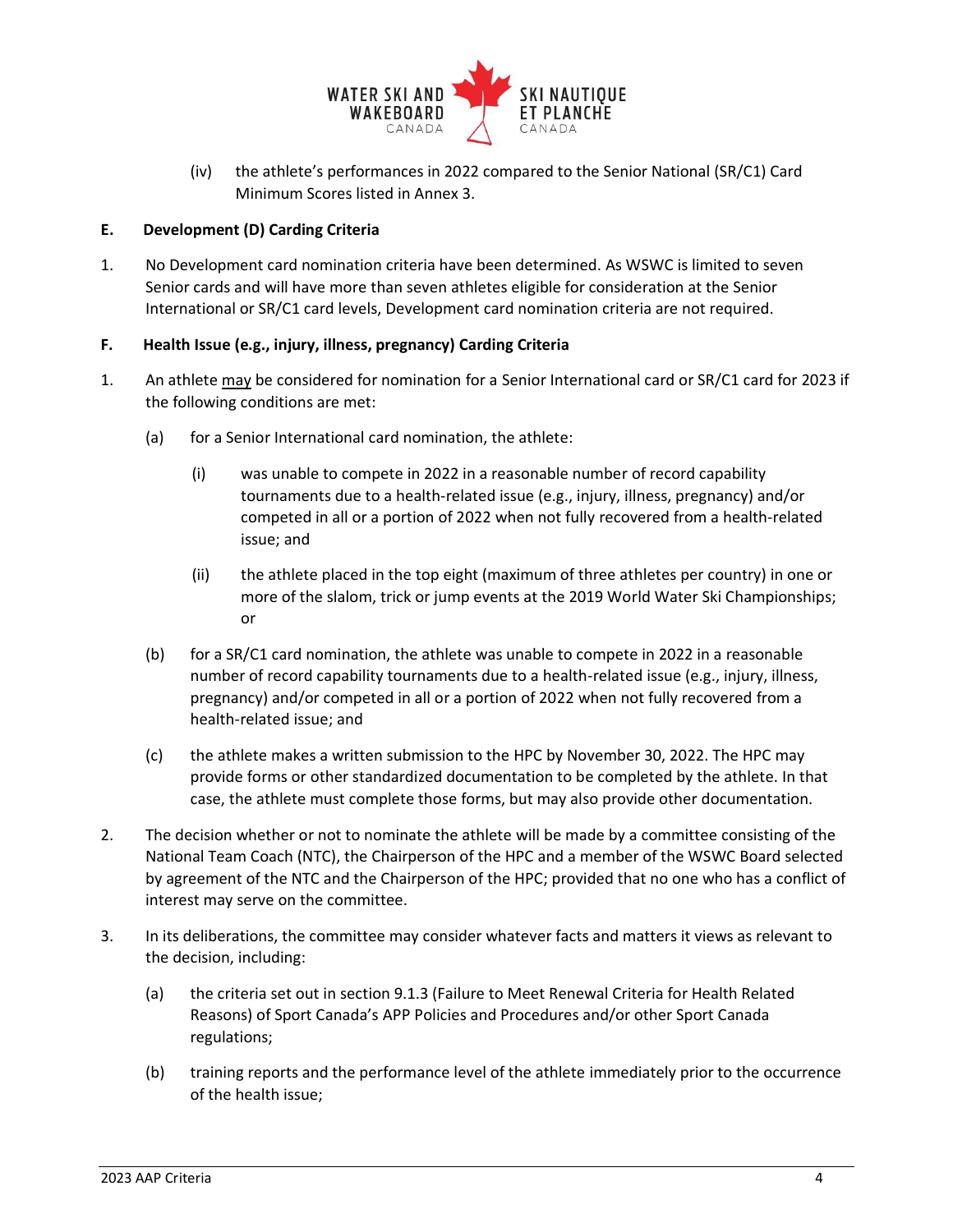

- (c) the circumstances that lead to the athlete's health issue, including whether the athlete was injured while in training or competition and if the athlete took reasonable precautions to avoid injury;
- (d) the likelihood that the athlete would have been able to meet any of the other carding criteria if the health issue had not arisen;
- (e) the likelihood of the athlete being able to return to the level at which he or she was performing prior to the occurrence of the health issue; and
- (f) the athlete who would be deprived of a carding nomination if the athlete with the health issue was nominated.
- 4. If more than one athlete is eligible for carding nomination consideration under this Section F, the athletes to be nominated, if any, will be determined by the committee.